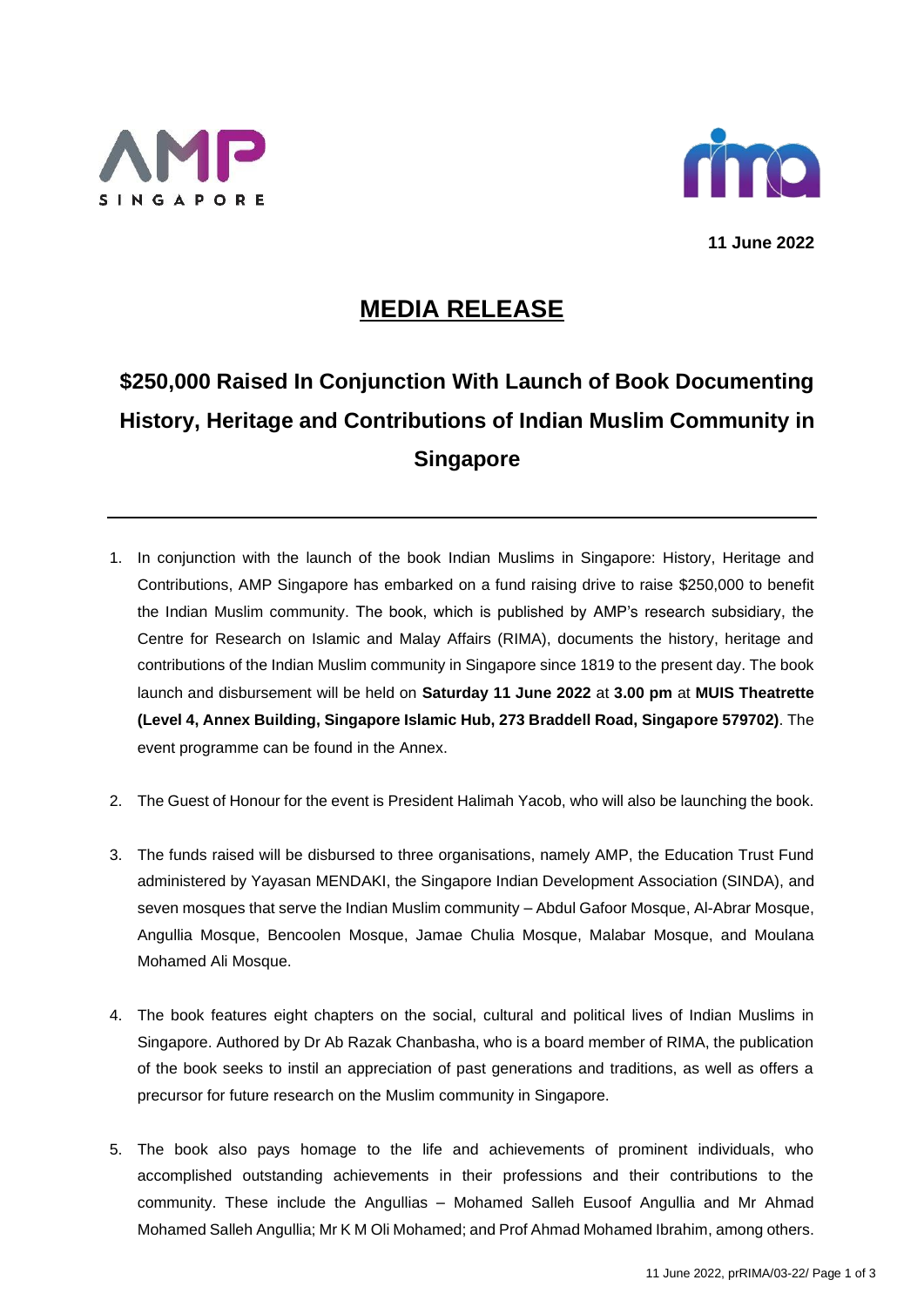- 6. Some 140 individuals comprising community leaders, activists and prominent members of the Singapore Indian Muslim community will be attending the event.
- 7. Publication of the *Indian Muslims in Singapore* is also supported by AMP Singapore, the Islamic Religious Council of Singapore (MUIS) and National Heritage Board (NHB). The book is available for sale at the event at \$60 per copy. It will also be available online via eshop.amp.org.sg, as well as in selected bookstores.
- **8. We invite members of the media to join us at the Launch of** *Indian Muslims in Singapore: History, Heritage and Contributions* **on Saturday, 11 June 2022. Kindly note that guests are to be seated at 2.45pm. Please refer to the event programme enclosed in the Annex.**

**END**